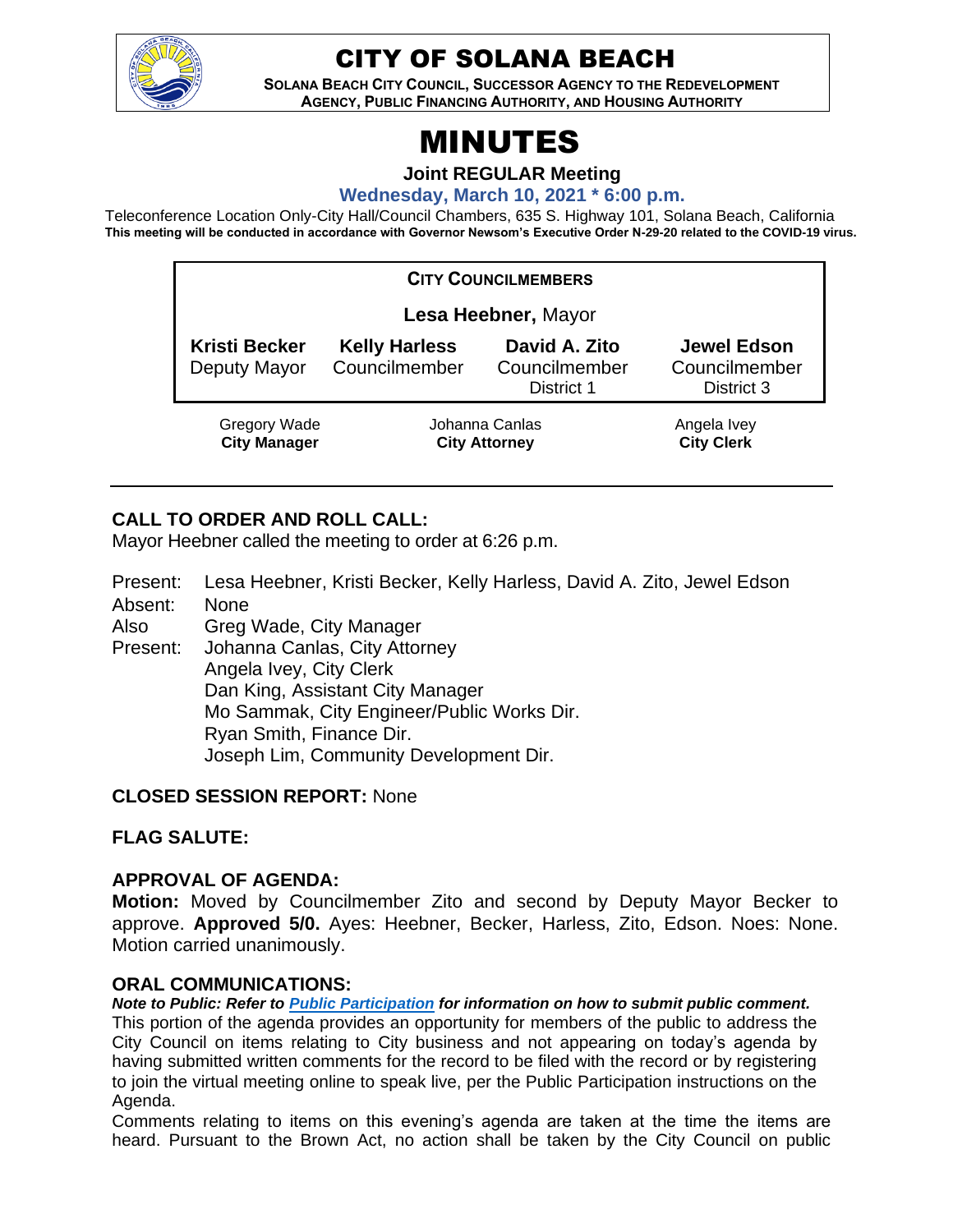comment items. Council may refer items to the City Manager for placement on a future agenda. The maximum time allotted for each speaker is THREE MINUTES (SBMC 2.04.190).

Kristine Schindler presented a PowerPoint (on file) and spoke about e-bike safety educational events sponsored by the San Diego County Bike Coalition and other supporters, walk audits for the Lomas Santa Fe Corridor improvement project, and the need for housing equity in the form of medium affordable density housing.

### **COUNCIL COMMUNITY ANNOUNCEMENTS / COMMENTARY:**

*An opportunity for City Council to make brief announcements or report on their activities. These items are not agendized for official City business with no action or substantive discussion.* 

#### **A. CONSENT CALENDAR:** (Action Items) (A.1. - A.6.)

*Note to Public: Refer to Public Participation for information on how to submit public comment.*  Items listed on the Consent Calendar are to be acted in a single action of the City Council unless pulled for discussion.

Any member of the public may address the City Council on an item of concern by submitting written correspondence for the record to be filed with the record or by registering to join the virtual meeting online to speak live, per the Public Participation instructions on the Agenda. The maximum time allotted for each speaker is THREE MINUTES (SBMC 2.04.190).

Those items removed from the Consent Calendar by a member of the Council will be trailed to the end of the agenda, while Consent Calendar items removed by the public will be discussed immediately after approval of the Consent Calendar.

# **A.1. Minutes of the City Council.**

Recommendation: That the City Council

1. Approve the Minutes of the February 10, 2021 City Council meetings. Approved Minutes

[http://www.ci.solana-beach.ca.us/index.asp?SEC=F0F1200D-21C6-4A88-8AE1-0BC07C1A81A7&Type=B\\_BASIC](http://www.ci.solana-beach.ca.us/index.asp?SEC=F0F1200D-21C6-4A88-8AE1-0BC07C1A81A7&Type=B_BASIC)

**Motion:** Moved by Councilmember Edson and second by Councilmember Harless to approve. **Approved 5/0.** Ayes: Heebner, Becker, Harless, Zito, Edson. Noes: None. Motion carried unanimously.

#### **A.2. Register of Demands.** (File 0300-30)

Recommendation: That the City Council

1. Ratify the list of demands for February 6, 2021 – February 19, 2021.

#### [Item A.2. Report \(click here\)](https://solanabeach.govoffice3.com/vertical/Sites/%7B840804C2-F869-4904-9AE3-720581350CE7%7D/uploads/Item_A.2._Report_(click_here)_3-10-21_-O.pdf)

**Motion:** Moved by Councilmember Edson and second by Councilmember Harless to approve. **Approved 5/0.** Ayes: Heebner, Becker, Harless, Zito, Edson. Noes: None. Motion carried unanimously.

#### **A.3. General Fund Budget Adjustments for Fiscal Year 2020/21.** (File 0330-30)

Recommendation: That the City Council

1. Receive the report listing changes made to the Fiscal Year 2020-2021 General Fund Adopted Budget.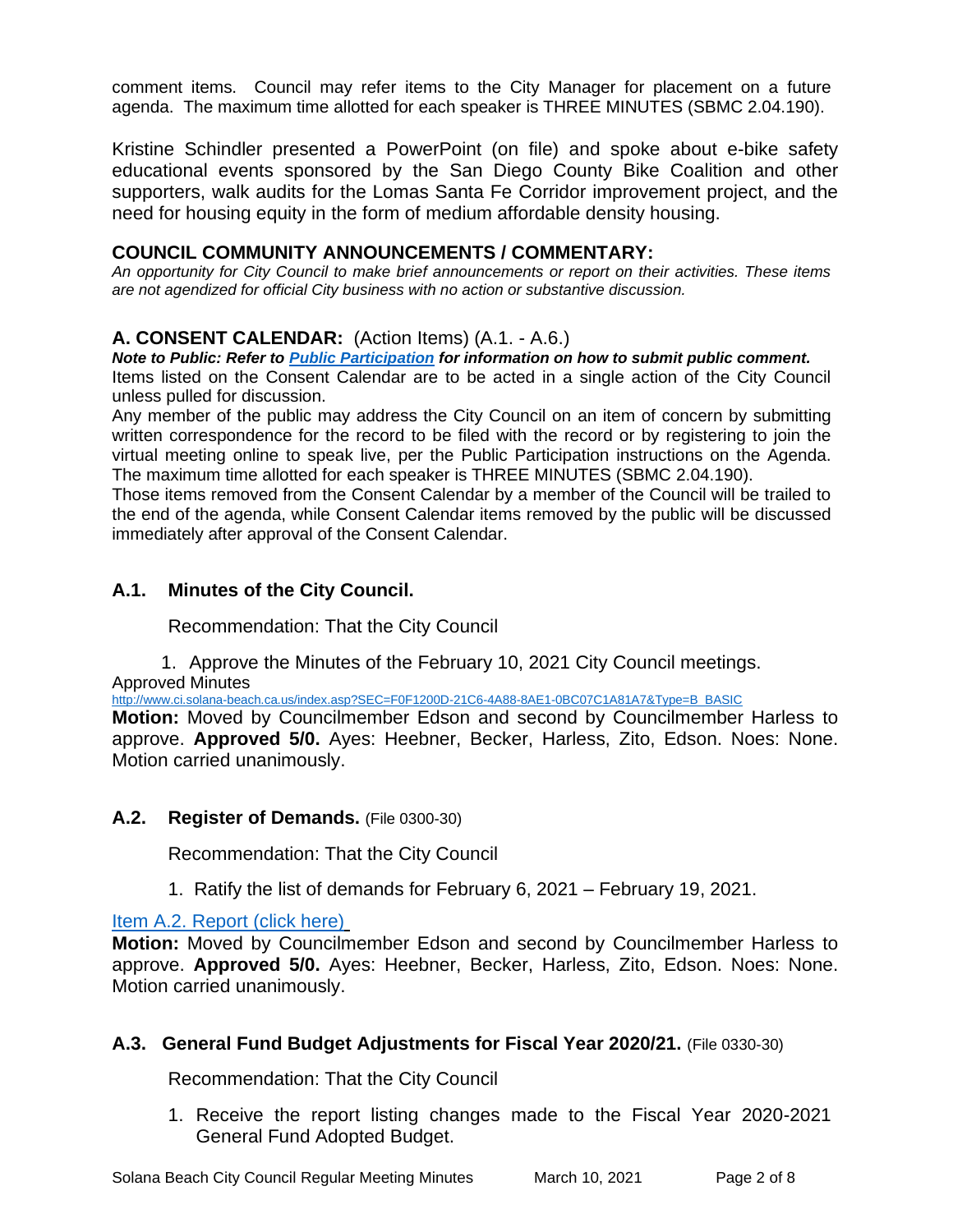#### [Item A.3. Report \(click here\)](https://solanabeach.govoffice3.com/vertical/Sites/%7B840804C2-F869-4904-9AE3-720581350CE7%7D/uploads/Item_A.3._Report_(click_here)_3-10-21_-O.pdf)

**Motion:** Moved by Councilmember Edson and second by Councilmember Harless to approve. **Approved 5/0.** Ayes: Heebner, Becker, Harless, Zito, Edson. Noes: None. Motion carried unanimously.

### **A.4. City Hall and Fire Station Repair Project.** (File 0700-25)

Recommendation: That the City Council

# 1. Adopt **Resolution 2021-027**:

- a. Authorizing the City Manager to execute Change Order No. 5 to the construction contract with War Rhino, Inc., in the amount of \$40,000, for the Solana Beach City Hall and Fire Station Water Damage Remediation and Restoration Project, Bid No. 2020-02.
- b. Authorizing the City Manager to execute change orders up to the amount of the revised contingency of \$135,000.
- c. Authorizing the transfer of \$40,000 from CIP-23 (City Hall Elevator) to the City Hall and Fire Station Repair Project.
- d. Authorizing the City Treasurer to amend the FY 2020/21 Adopted Budget accordingly.

#### [Item A.4. Report \(click here\)](https://solanabeach.govoffice3.com/vertical/Sites/%7B840804C2-F869-4904-9AE3-720581350CE7%7D/uploads/Item_A.4._Report_(click_here)_3-10-21_-O(1).pdf)

*Posted Reports & Supplemental Docs contain records up to the cut off time, prior to the start of the meeting, for processing new submittals. The final official record containing handouts, PowerPoints, etc. can be obtained through a Records Request to the City Clerk's Office.*

**Motion:** Moved by Councilmember Edson and second by Councilmember Harless to approve. **Approved 5/0.** Ayes: Heebner, Becker, Harless, Zito, Edson. Noes: None. Motion carried unanimously.

#### **A.5. Deputy Fire Chief Mutual Aid Deployment Reimbursement.** (File 0200-00)

Recommendation: That the City Council

1. Adopt **Resolution 2021-029** authorizing the position of Deputy Fire Chief, when deployed as mutual aid, to be reimbursed portal-to-portal via the California Fire Assistance Agreement.

#### [Item A.5. Report \(click here\)](https://solanabeach.govoffice3.com/vertical/Sites/%7B840804C2-F869-4904-9AE3-720581350CE7%7D/uploads/Item_A.5._Report_(click_here)_3-10-21_-O.pdf)

*Posted Reports & Supplemental Docs contain records up to the cut off time, prior to the start of the meeting, for processing new submittals. The final official record containing handouts, PowerPoints, etc. can be obtained through a Records Request to the City Clerk's Office.*

**Motion:** Moved by Councilmember Edson and second by Councilmember Harless to approve. **Approved 5/0.** Ayes: Heebner, Becker, Harless, Zito, Edson. Noes: None. Motion carried unanimously.

#### **A.6. Destruction of Obsolete Records.** (File 0170-50)

Recommendation: That the City Council

1. Adopt **Resolution 2021-013** authorizing the destruction of officially obsolete records.

[Item A.6. Report \(click here\)](https://solanabeach.govoffice3.com/vertical/Sites/%7B840804C2-F869-4904-9AE3-720581350CE7%7D/uploads/Item_A.6._Report_(click_here)_3-10-21-O(2).pdf) [Item A.6. Updated Report #1 \(updated 3-4-21 at 4:30pm\)](https://solanabeach.govoffice3.com/vertical/Sites/%7B840804C2-F869-4904-9AE3-720581350CE7%7D/uploads/Item_A.6._Staff_Report_Update_1_-_O.pdf)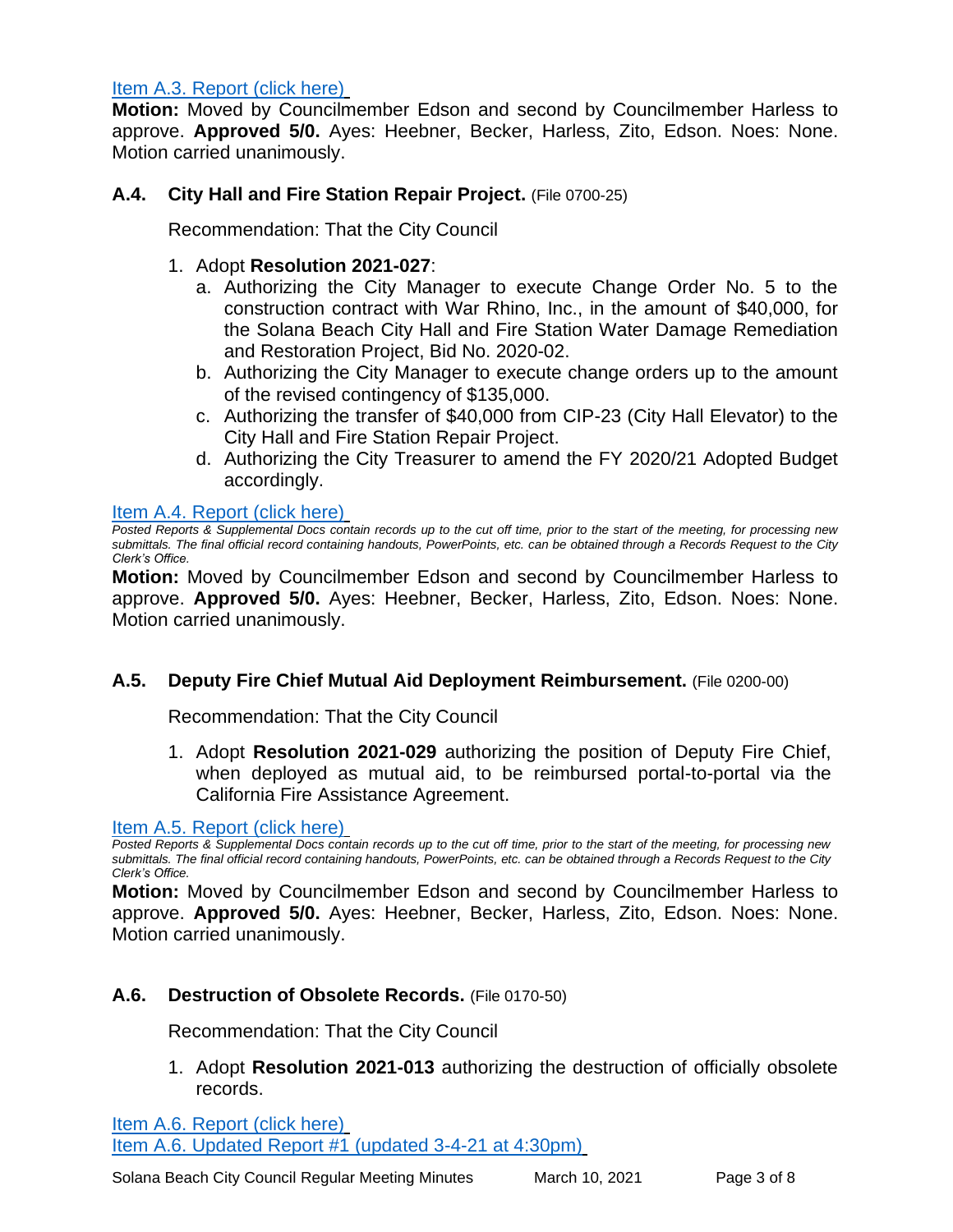*Posted Reports & Supplemental Docs contain records up to the cut off time, prior to the start of the meeting, for processing new submittals. The final official record containing handouts, PowerPoints, etc. can be obtained through a Records Request to the City Clerk's Office.*

**Motion:** Moved by Councilmember Edson and second by Councilmember Harless to approve. **Approved 5/0.** Ayes: Heebner, Becker, Harless, Zito, Edson. Noes: None. Motion carried unanimously.

#### **B. PUBLIC HEARINGS:** (B.1. – B.3.)

#### *Note to Public: Refer to Public Participation for information on how to submit public comment.*

Any member of the public may address the City Council on an item of concern by submitting written correspondence for the record to be filed with the record or by registering to join the virtual meeting online to speak live, per the Public Participation instructions on the Agenda. The maximum time allotted for each speaker is THREE MINUTES (SBMC 2.04.190).

An applicant or designee(s) for a private development/business project, for which the public hearing is being held, is allotted a total of fifteen minutes to speak, as per SBMC 2.04.210. A portion of the fifteen minutes may be saved to respond to those who speak in opposition. All other speakers have three minutes each.

After considering all of the evidence, including written materials and oral testimony, the City Council must make a decision supported by findings and the findings must be supported by substantial evidence in the record.

#### **B.1. Public Hearing: Santa Fe Christian Schools, Temporary Use Permit (TUP) for Temporary Modular Buildings.** (File 0600-40)

Recommendation: That the City Council

1. Conditionally approve the Santa Fe Christian Schools Temporary Use Permit application for temporary modular classroom buildings.

[Item B.1. Report \(click](https://solanabeach.govoffice3.com/vertical/Sites/%7B840804C2-F869-4904-9AE3-720581350CE7%7D/uploads/Item_B.1._Report_(click_here)_3-10-21_-O.pdf) here)

Posted Reports & Supplemental Docs contain records up to the cut off time, prior to the start of the meeting, for processing new *submittals. The final official record containing handouts, PowerPoints, etc. can be obtained through a Records Request to the City Clerk's Office.*

Greg Wade, City Manager, introduced the item.

Joe Lim, Community Development Dir., presented a PowerPoint (on file).

Mayor Heebner opened the public hearing.

Council disclosures.

Council and Staff discussed the permit timeline request for the entire school year in light of the public health order and not revoking the permit earlier than the end of the school year even if the emergency is withdrawn, since it would be difficult reorganizing students during the school year.

Rod Gilbert, Applicant, spoke about working with Staff and their excitement about getting this plan ironed out to meet the COVID restrictions for the new school year.

Keith Francis, Applicant, spoke about the City's assistance, the plan to start construction in May so it would be ready in August for the start of school, the quad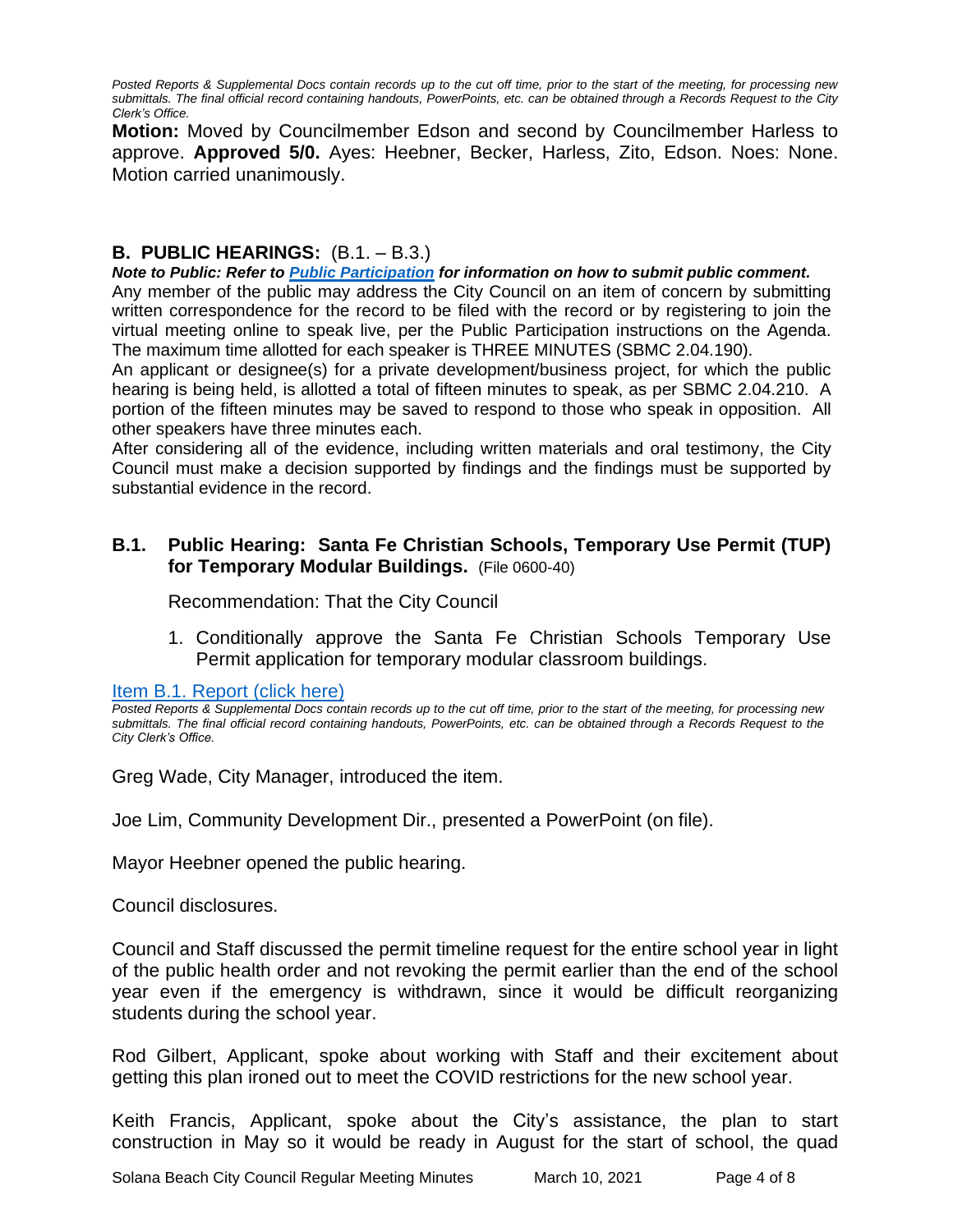building construction beginning in June and continuing until July 2022, that the modular buildings would be disassembled by July so that the softball field could be ready in time for the start of the season.

Council and Applicant discussed the order of the construction of the carpool lane and the quad building, once they are completed then the trailers in the back of the property would be removed in order to build that area last.

**Motion:** Moved by Councilmember Zito and second by Councilmember Edson to close the public hearing. **Approved 5/0.** Ayes: Heebner, Becker, Harless, Zito, Edson. Noes: None. Motion carried unanimously.

**Motion:** Moved by Councilmember Zito and second by Councilmember Edson approve Staff recommendation. **Approved 5/0.** Ayes: Heebner, Becker, Harless, Zito, Edson. Noes: None. Motion carried unanimously.

### **B.2. Public Hearing: 425 S. Granados Avenue, Applicant: Shannon, Case DRP 20-010.** (File 0600-40)

The proposed project meets the minimum zoning requirements under the SBMC, may be found to be consistent with the General Plan and may be found, as conditioned, to meet the discretionary findings required as discussed in this report to approve a DRP. Therefore, Staff recommends that the City Council:

- 1. Conduct the Public Hearing: Open the Public Hearing, Report Council Disclosures, Receive Public Testimony, Close the Public Hearing.
- 2. Find the project exempt from the California Environmental Quality Act pursuant to Section 15303 of the State CEQA Guidelines; and
- 3. If the City Council makes the requisite findings and approves the project, adopt **Resolution 2021-025** conditionally approving a DRP to demolish an existing single-family residence, construct a replacement multi-level, singlefamily residence with an attached two-car garage and perform associated site improvements at 425 S. Granados Avenue, Solana Beach.
- 4. Adopt **Resolution 2021-026** ordering the vacation of excess public street right-of-way at 425 S. Granados Avenue.

[Item B.2. Report \(click here\)](https://solanabeach.govoffice3.com/vertical/Sites/%7B840804C2-F869-4904-9AE3-720581350CE7%7D/uploads/Item_B.2._Report_(click_here)_3-10-21_-_O.pdf)

[Item B.2. Updated Report #1 \(added 3-9 at 6:10pm\)](https://solanabeach.govoffice3.com/vertical/Sites/%7B840804C2-F869-4904-9AE3-720581350CE7%7D/uploads/Item_B.2._Updated_Report_1_(upd._3-9-21)_-_O.pdf)

[Item B.2. Supplemental Docs \(updated 3-9 at 6:10pm\)](https://solanabeach.govoffice3.com/vertical/Sites/%7B840804C2-F869-4904-9AE3-720581350CE7%7D/uploads/Item_B.2._Supplemental_Docs_(upd._3-9)_-_O.pdf)

Greg Wade, City Manager, introduced the item.

Corey Andrews, Principal Planner, presented a PowerPoint (on file).

Mayor Heebner opened the public hearing.

*Posted Reports & Supplemental Docs contain records up to the cut off time, prior to the start of the meeting, for processing new submittals. The final official record containing handouts, PowerPoints, etc. can be obtained through a Records Request to the City Clerk's Office.*

Deputy Mayor Becker recused herself due to a conflict of a property within the project area.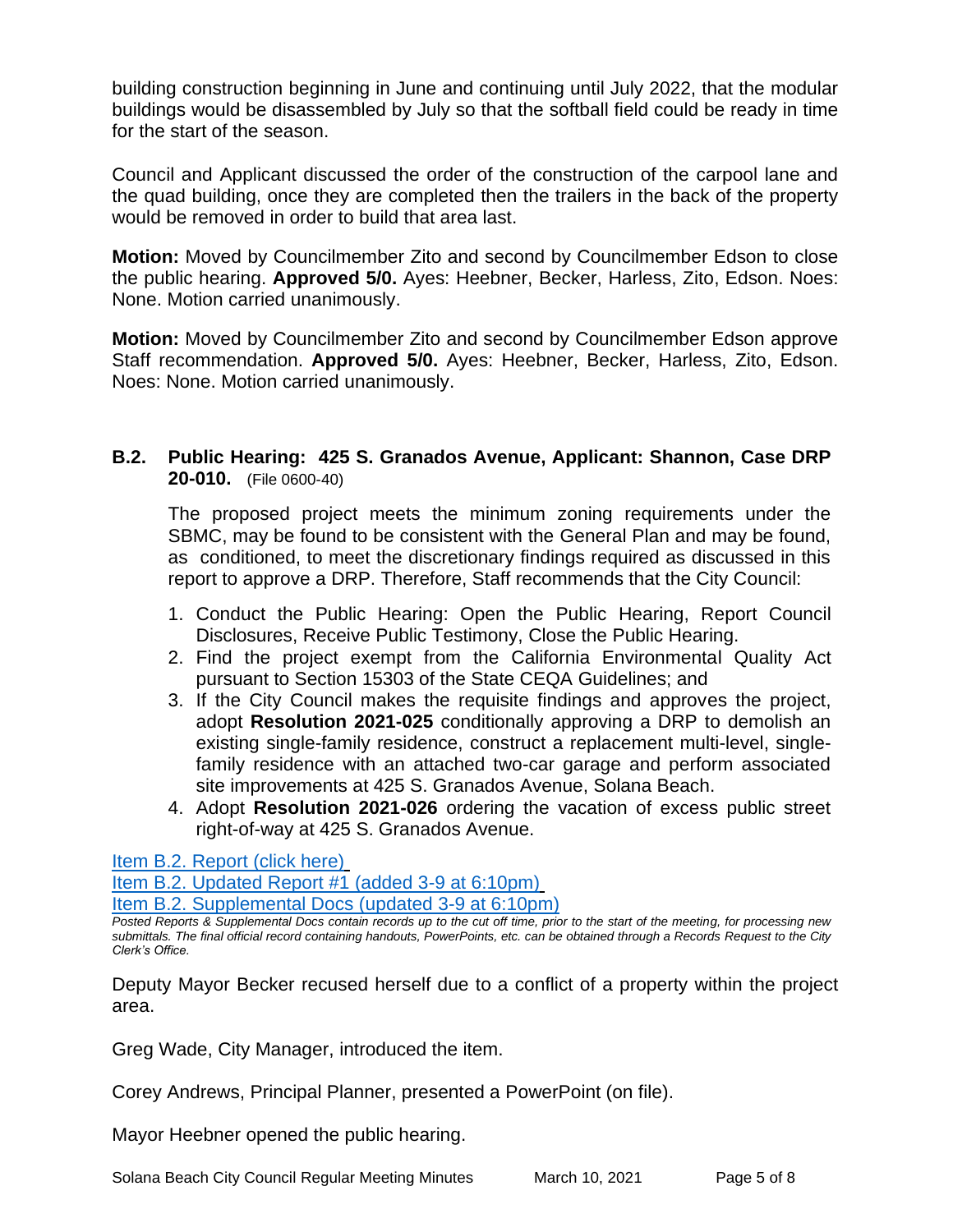Council disclosures.

Council and Staff discussed that deep retention devices could be a trap for critters that could not escape if it was too deep and there was no way out, whether the construction for the basin is a gradual grade, and that the pavers would be set so that they did not encroach in the right-of-way.

Shawn Shannon and Norma, Applicant, spoke about his history in Solana Beach.

Tyler Van Stright, Applicant Architect, JLC Architecture, and Council discussed adding steps to the retention basin and maintaining vegetation options at restricted heights.

**Motion:** Moved by Councilmember Edson and second by Councilmember Zito to close the public hearing. **Approved 4/0/1** (Recused: Becker). Ayes: Heebner, Becker, Harless, Zito, Edson. Noes: None. Motion carried.

**Motion:** Moved by Councilmember Edson and second by Councilmember Zito approve Staff recommendation. **Approved 4/0/1** (Recused: Becker). Ayes: Heebner, Becker, Harless, Zito, Edson. Noes: None. Motion carried.

# **B.3. Public Hearing: 514 Canyon Drive, Applicant: Ewing, Case 17-19-13 DRP/SDP.** (File 0600-40)

The proposed project meets the minimum zoning requirements under the SBMC, may be found to be consistent with the General Plan and may be found, as conditioned, to meet the discretionary findings required as discussed in this report to approve a DRP and SDP. Therefore, Staff recommends that the City Council:

- 1. Conduct the Public Hearing: Report Council Disclosures, Receive Public Testimony, and Close the Public Hearing.
- 2. Find the project exempt from the California Environmental Quality Act pursuant to Section 15303 of the State CEQA Guidelines; and
- 3. If the City Council makes the requisite findings to waive the requirement of the Structure Development Permit process for the revised project design and approve a modified staircase design, adopt **Resolution 2021-028** approving a Development Review Permit (DRP) and Structure Development Permit (SDP) for the revised design of a replacement two-story, single-family residence with an attached garage, and associated site improvements at 514 Canyon Drive, Solana Beach.

[Item B.3. Report \(click here\)](https://solanabeach.govoffice3.com/vertical/Sites/%7B840804C2-F869-4904-9AE3-720581350CE7%7D/uploads/Item_B.3._Report_(click_here)_3-10-21_-O.pdf)

Greg Wade, City Manager, introduced the item.

Corey Andrews, Principal Planner, presented a PowerPoint (on file).

*Posted Reports & Supplemental Docs contain records up to the cut off time, prior to the start of the meeting, for processing new submittals. The final official record containing handouts, PowerPoints, etc. can be obtained through a Records Request to the City Clerk's Office.*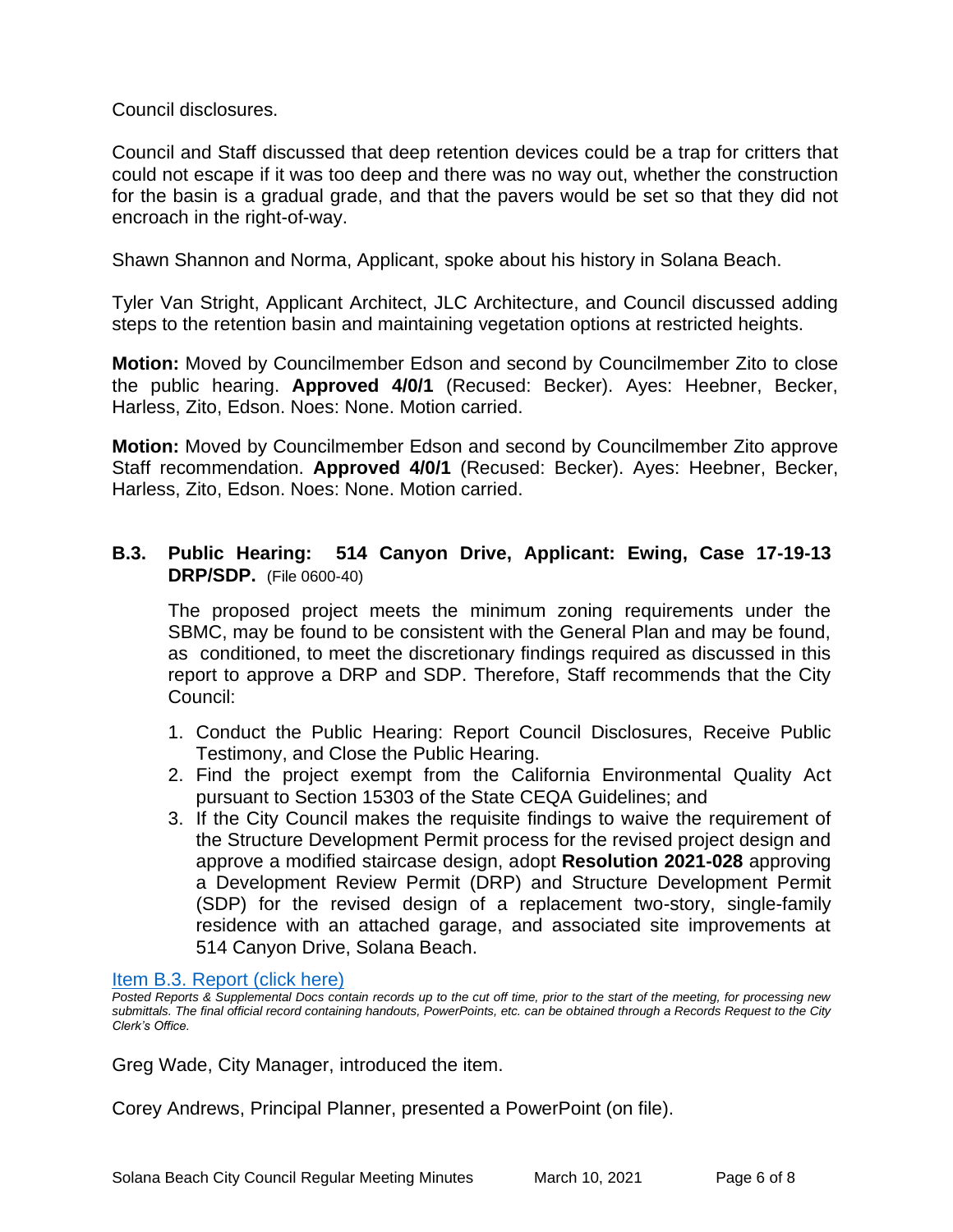Mayor Heebner opened the public hearing.

Council disclosures.

Taal Safdie, Applicant representative, spoke about revisions to meet what the Council intended and removing the height towards the west and making the entrance lower.

Van Tune, Applicant, said that they did their best to fit the parameters requested by Council and the difficulty of meeting the ceiling height over the stairs.

**Motion:** Moved by Deputy Mayor Becker and second by Councilmember Edson to close the public hearing. **Approved 5/0.** Ayes: Heebner, Becker, Harless, Zito, Edson. Noes: None. Motion carried unanimously.

**Motion:** Moved by Mayor Heebner and second by Deputy Mayor Becker to approve Staff recommendation. **Approved 5/0.** Ayes: Heebner, Becker, Harless, Zito, Edson. Noes: None. Motion carried unanimously.

#### **C. STAFF REPORTS: (C.1.)**

*Note to Public: Refer to Public Participation for information on how to submit public comment.*  Any member of the public may address the City Council on an item of concern by submitting written correspondence for the record to be filed with the record or by registering to join the virtual meeting online to speak live, per the Public Participation instructions on the Agenda. The maximum time allotted for each speaker is THREE MINUTES (SBMC 2.04.190).

#### **C.1. SEA Rate Discussion / CEA Default Power Supply Discussion** (File 1010-45, 46)

Recommendation: That the City Council

- 1. Receive the report on SEA wind-down activities, operations and financial forecast through January 2023 and provide any direction, as necessary.
- 2. Provide direction related to SEA rates.
- 3. Approve **Resolution 2021-031** selecting Clean Energy Alliance preferred [default energy product for Solana Beach customers.](https://solanabeach.govoffice3.com/vertical/Sites/%7B840804C2-F869-4904-9AE3-720581350CE7%7D/uploads/Item_C.1._Report_(click_here)_03-10-21_-_O.pdf)

#### [Item C.1. Report \(click here\)](https://solanabeach.govoffice3.com/vertical/Sites/%7B840804C2-F869-4904-9AE3-720581350CE7%7D/uploads/Item_C.1._Report_(click_here)_03-10-21_-_O.pdf)

*Posted Reports & Supplemental Docs contain records up to the cut off time, prior to the start of the meeting, for processing new submittals. The final official record containing handouts, PowerPoints, etc. can be obtained through a Records Request to the City Clerk's Office.*

Greg Wade, City Manager, introduced the item and reviewed the Solana Energy Alliance (Solana Energy Alliance) transition to the CEA (Clean Energy Alliance).

Jeff Fuller, TEA, reviewed the financial outlook through the SEA wind-down.

Council and Consultants discussed that SDG&E had raised their rates which would result in an increase of SEA rates, but that SDG&E customers will still have a higher generation rate than SEA customers.

Barb Boswell, Bayshore, reviewed CEA rates and power supply options.